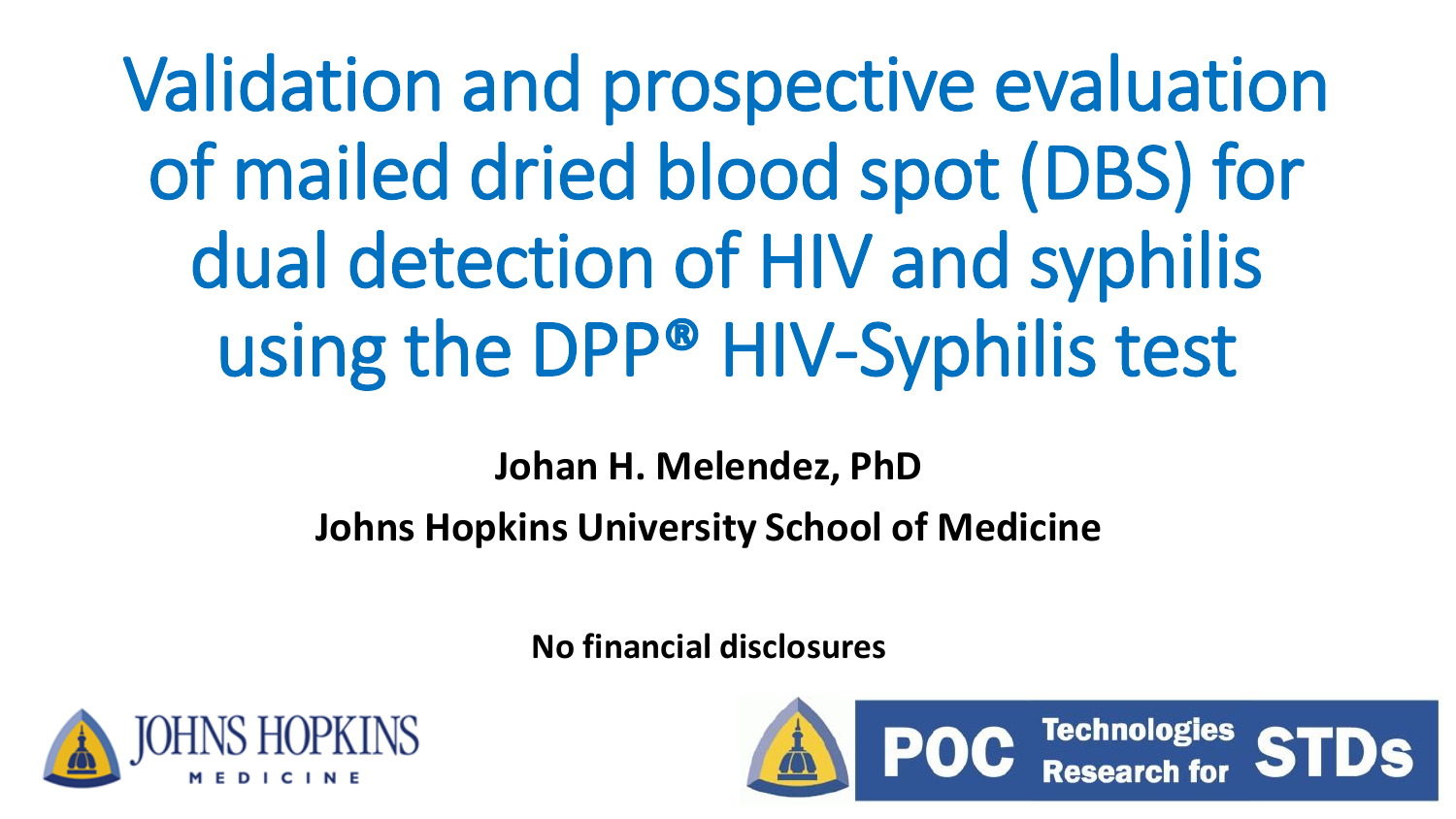# Acknowledgments

Kendall Maliszewski Ann Rizkallah Barbara Silver Yu-Hsiang Hsieh Richard Rothman Yuka Manabe

Chembio

Study participants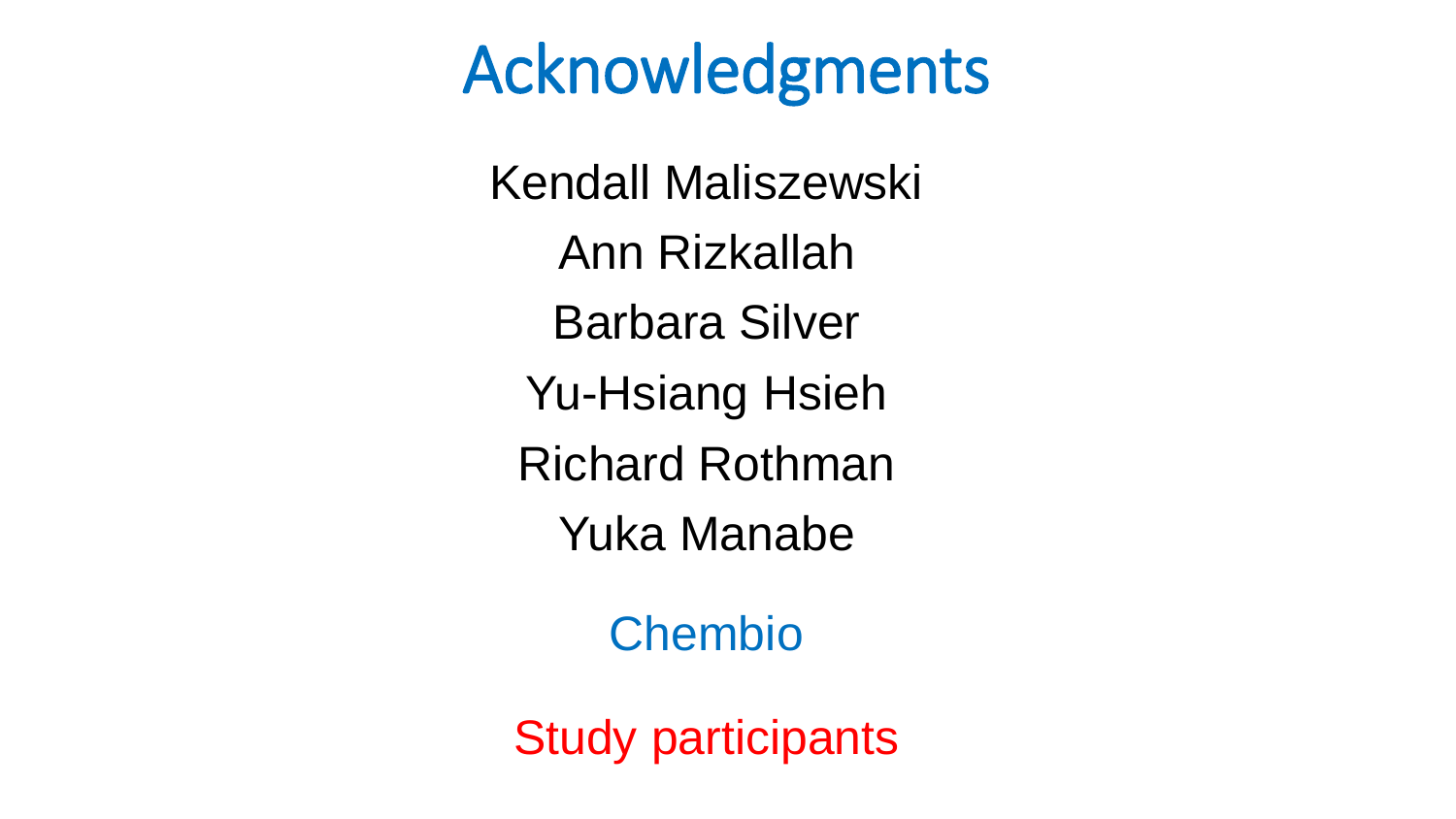

ARE YOU AT RISK? GET TESTED V MHAT ARE STIc? v **SERVICES & RESOURCES** PRIVACY POLICY

**IWTK** I WANT THE KIT

Take Control, Know Your Status

**IWTK EXAMPLE** 

# **IWantTheKit (IWTK)**

**Mail-in, self-collection, online platform for STI testing**

Order a Free, Accurate, and Confidential STI/HIV Home-Test Kit Read More **Contact Forn Home Mailing of Mail-in Testing at Online Online kit collection of collection Johns results sample Treatment ordering swab kit Hopkins notification return samples**  $F$   $\mathbb{R}$   $\mathbb{R}$   $\mathbb{R}$   $\mathbb{R}$   $\mathbb{R}$   $\mathbb{R}$   $\mathbb{R}$   $\mathbb{R}$   $\mathbb{R}$   $\mathbb{R}$   $\mathbb{R}$   $\mathbb{R}$   $\mathbb{R}$   $\mathbb{R}$   $\mathbb{R}$   $\mathbb{R}$   $\mathbb{R}$   $\mathbb{R}$   $\mathbb{R}$   $\mathbb{R}$   $\mathbb{R}$   $\mathbb{R}$   $\mathbb{R}$   $\mathbb{R}$  **Currently not offered** ORAQUICK. **Home collection kit HIV confirmatory testing Chlamydia, gonorrhea, and Syphilis testing trichomonas HIV home test**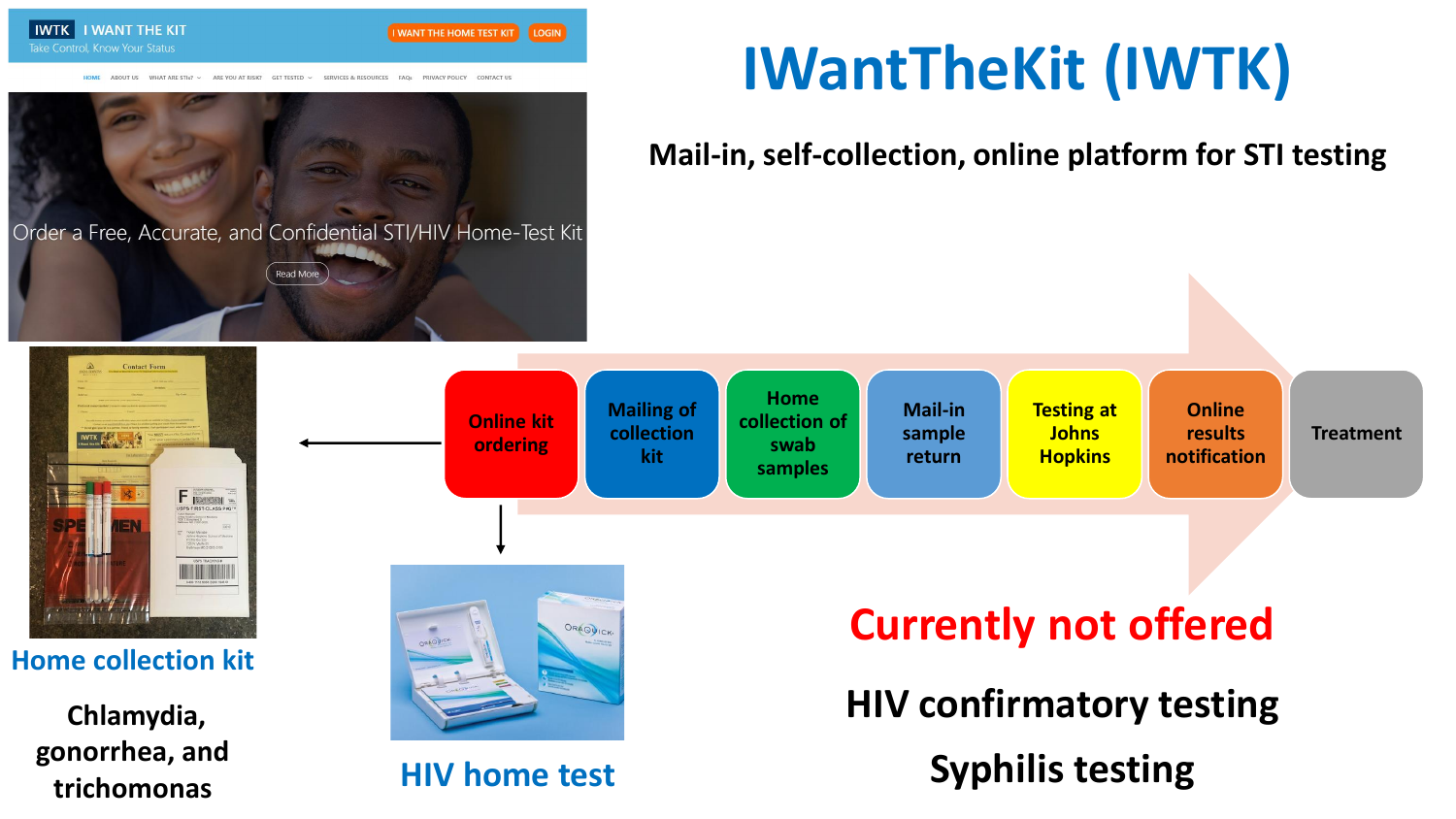# Increase in syphilis and congenital syphilis



**\* Per 100,000**

**CS = Congenital syphilis; P&S = Primary and secondary syphilis**



**Sexually Transmitted Disease Surveillance, 2019**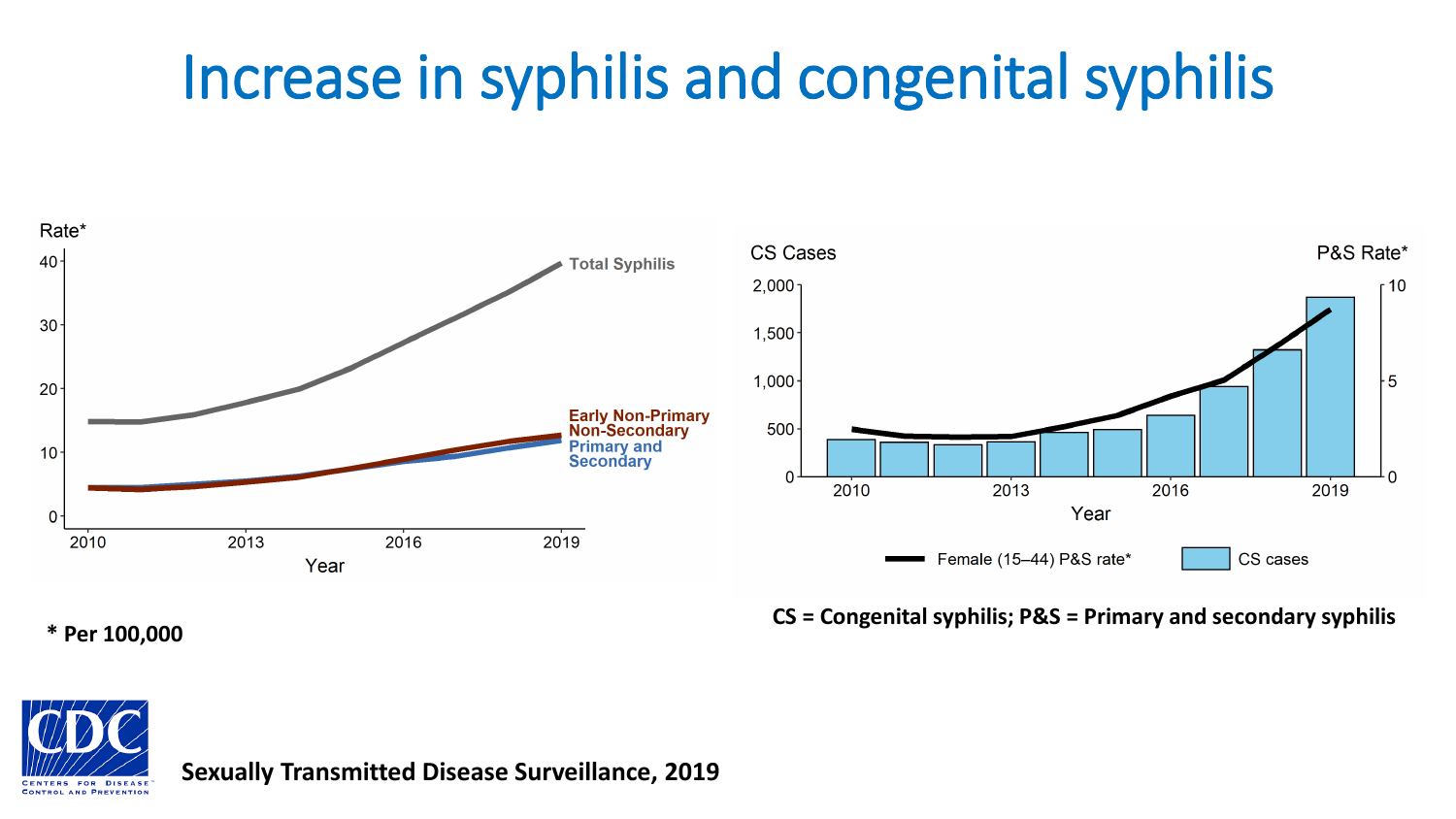Validation of the Chembio DPP HIV/syphilis assay using dried blood spot (DBS)

# **Evaluation using mail-in**

# ❖ **Spiked DBS samples**

# ❖ **Prospectively-collected DBS samples**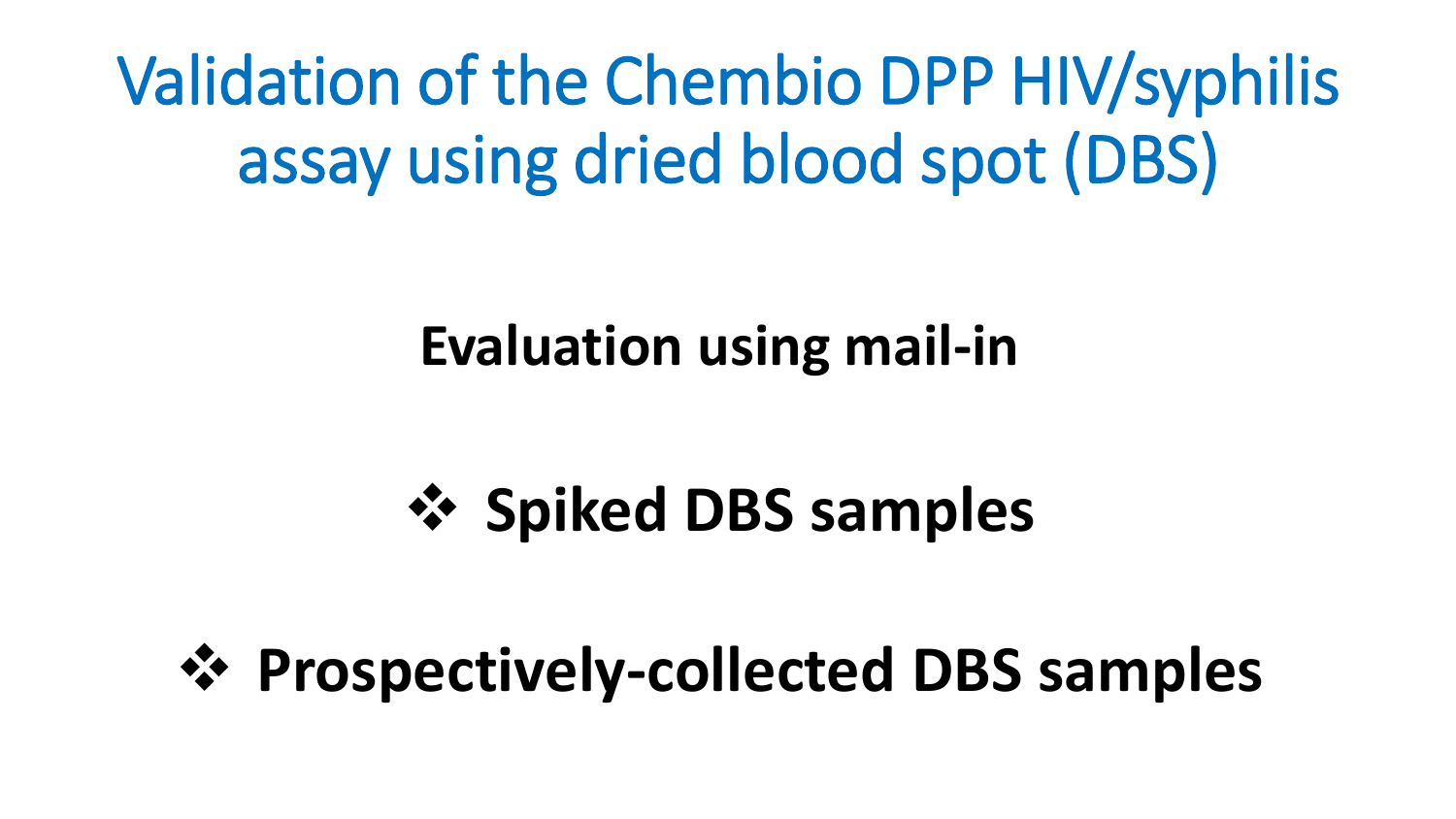# Dual Path Platform (DPP) HIV and Syphilis test

- **Only FDA HIV and syphilis rapid test**
- **Sensitivity: >99% for HIV and >94% for** *T. pallidum*
- **Fingerstick whole blood, venous whole blood, or plasma specimens**

## **Not approved for use with DBS**

CHEMBIC

DPP<sup>®</sup>

**Micro Reader** 

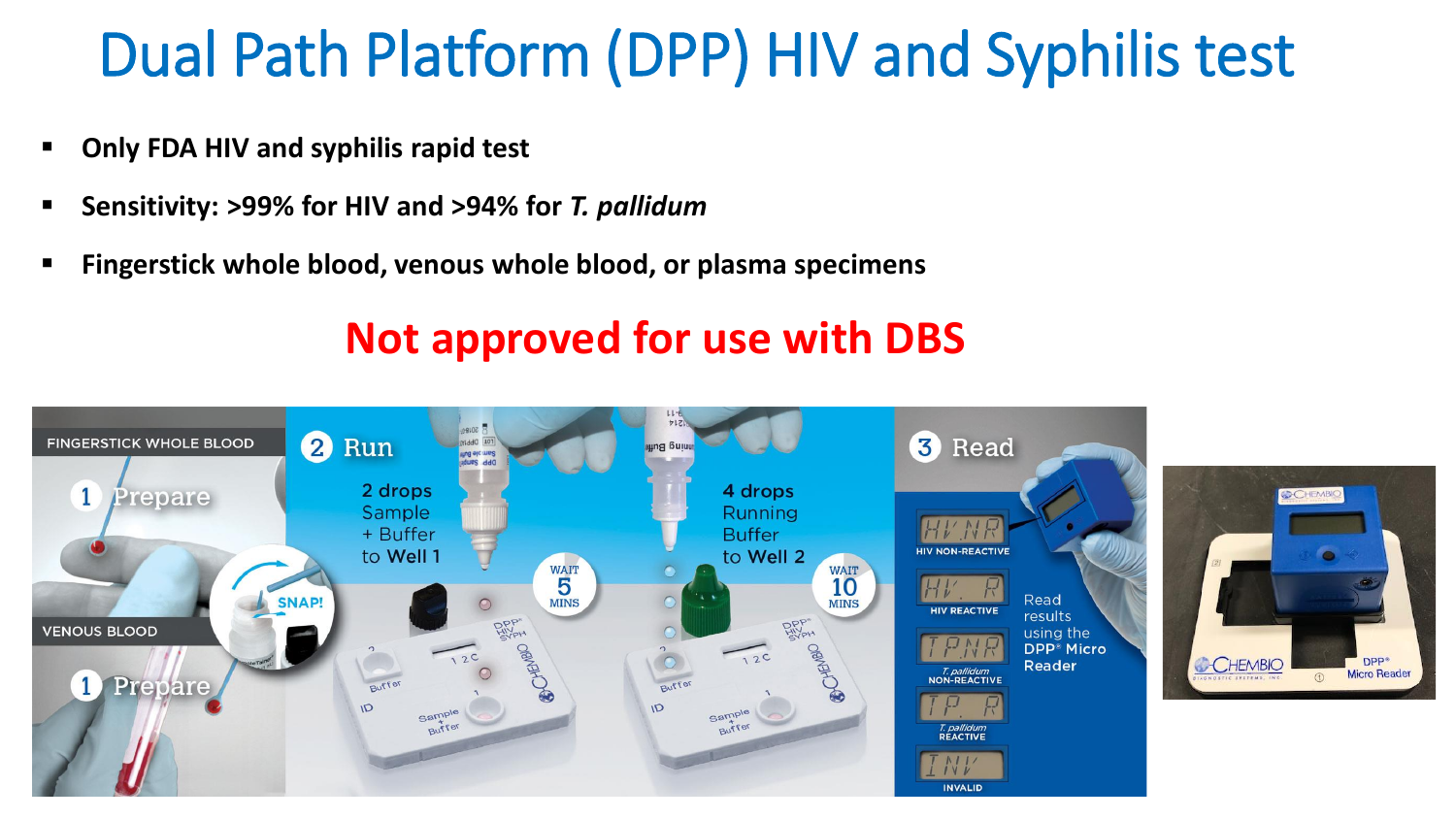# Evaluation using spiked DBS samples



**Concordance of mailed DBS samples to freshly-prepared DBS**

| <b>Testing location</b> | <b>HIV</b> | <b>Syphilis</b> |
|-------------------------|------------|-----------------|
| <b>JHU</b>              | 100%       | 100%            |
|                         |            |                 |
| Chembio                 | 100%       | $93.4\%*$       |
|                         |            |                 |

\*One syphilis false-negative

**Spiked DBS samples mailed through USPS**

**Mailed DBS sample results compared to same day testing results**

**Mailed DBS samples can be used with Chembio assay**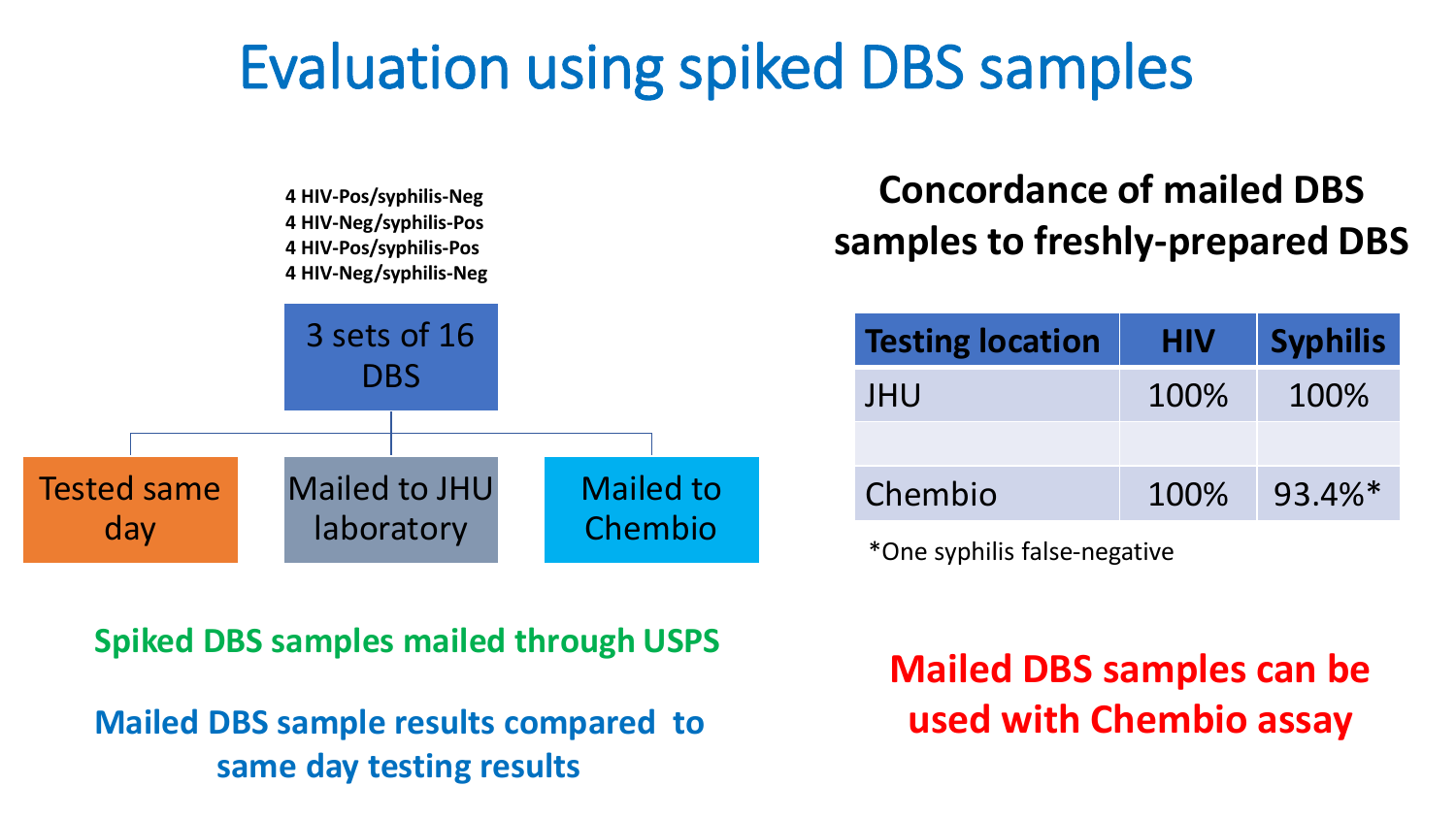# Prospectively-collected DBS samples

### **Participant recruitment**

Nested within a larger Chembio evaluation (2019 – 2022) >300 participants Johns Hopkins Hospital Emergency Department

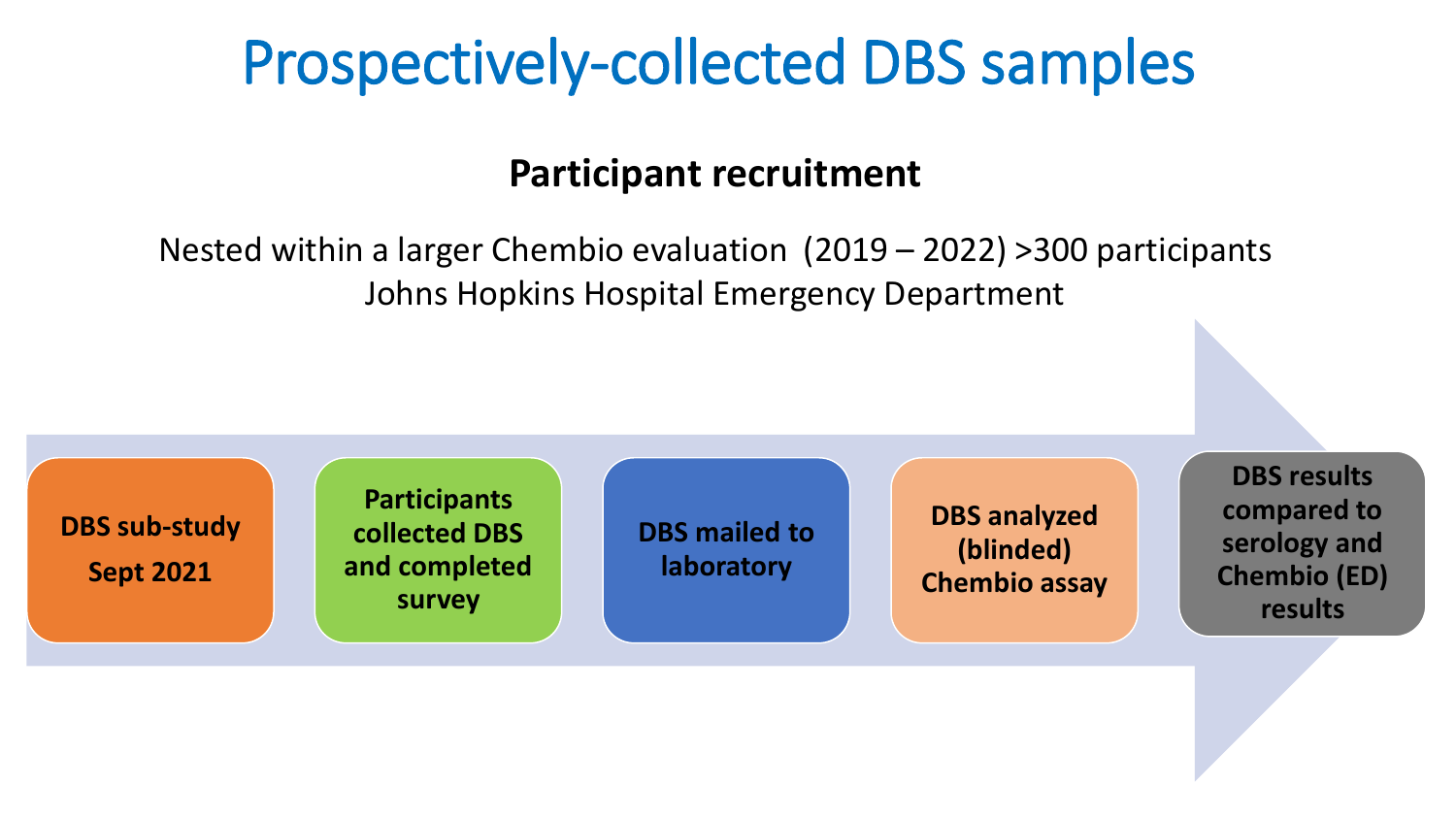## **DBS collection using simulated living room environment**



#### JOHNS HOPKINS

#### INSTRUCTIONS FOR DRIED BLOOD SPOT (DBS) SPECIMEN COLLECTION

Disclaimer: For participation in this study, you will be pricking your finger in order to fill a DBS card with drops of blood. This card will be mailed to our lab for testing. It is recommended you complete this when hydrated to enhance blood flow and avoid difficulties obtaining blood. The blood collection procedures below will take 10-30 minutes.







Open up the manila envelope with the prepaid postage sticker on it and take everything out. You will see 2 pink lancets, 2 gauze sponges, 2 alcohol pads, 1 Whatman Protein Saver card, 1 biohazard bag and 1 small white envelope.

name on the Whatman Protein Saver card next to where it says "Name" Write the date of your specimen collection next to where it says "Date".

Wash your hands thorough! Open up the Whatman with soap and warm water for at Protein Saver card so that least 30 seconds. After you are you can see all the circles done washing and drying your on the paper. DO NOT hands, shake them forcefully for TOUCH THE PAPER WITH THE CIRCLES ON IT. at least 15 seconds to stimulate blood flow to your fingers.





Open up one of the alcohol pads and take the pad out of the packaging. Using the pad, wipe clean the fingertip you intend to use. You should use the fingertip of your middle or ring finger on your non-dominant hand.

the alcohol has dried, pick up the pink lancet and twist off the cap. Each lancet can only be used once. Keeping your hand below your heart, firmly press the small tip of the lancet into the side of your fingertip. You should feel the needle eject and hear a clicking sound. Massage your finger from the base to stimulate blood flow.

You should see blood start to pool on your fingertip. Use that fingertip to hover over top of one of the circles and wait until the blood drops in the center of the circle. Please be patient as this process might take a few minutes DO NOT TOUCH THE PAPER WITH YOUR FINGERTIP AND DO NOT SQUEEZE YOUR FINGERTIP. You will need to apply 2-3 drops of blood per circle. Once the first circle has 2-3 drops of blood in it and starts to dry, move on to the second circle and repeat steps 5-7 on a different finger.





Do not worry if there is blood extending beyond the outlines of each circle. Do not After 15 minutes have add any more blood to a circle once it is passed and the card is completed or dry. After you have filled 2 circles with 2-3 drops of blood each, let dry, close up the card by the card air dry on a flat surface for at least tucking in the flap. 15 minutes. Use the gauze sponges to soak up any extra blood from your fingertips.

Place the closed Whatman Protein Saver card into the biohazard bag and seal the bag.



the larger manila envelope with the pre-paid postage on it and seal it. All of the other materials should be thrown away in the Place the biohazard bag with trash the card inside of it into the small white envelope and seal it.

### **Collection kit Instructions for self-collection**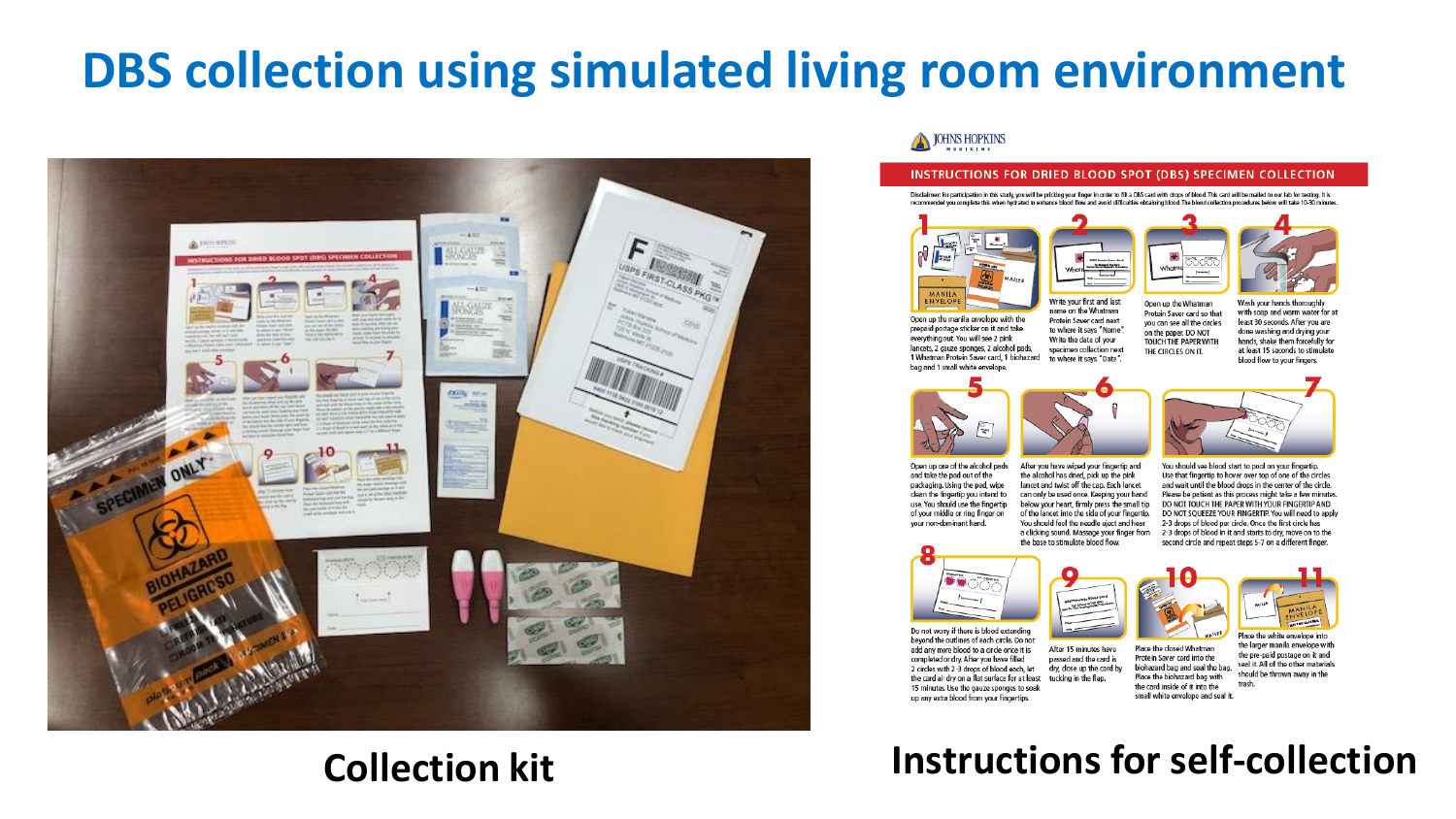# DBS collection

## **Participants**

- $\cdot$  63.1% (53/84) agreed to collect a DBS
- Simulated living room environment
	- 98.1% (52/53) collected a DBS using written instructions; 71% required no assistance
- 98% filled at least one circle on DBS card; 73% filled three circles

### **DBS**

- 98.1% (51/52) mailed DBS received in the laboratory (median = 3 days)
- 98.0% (50/51) sufficient blood for analysis

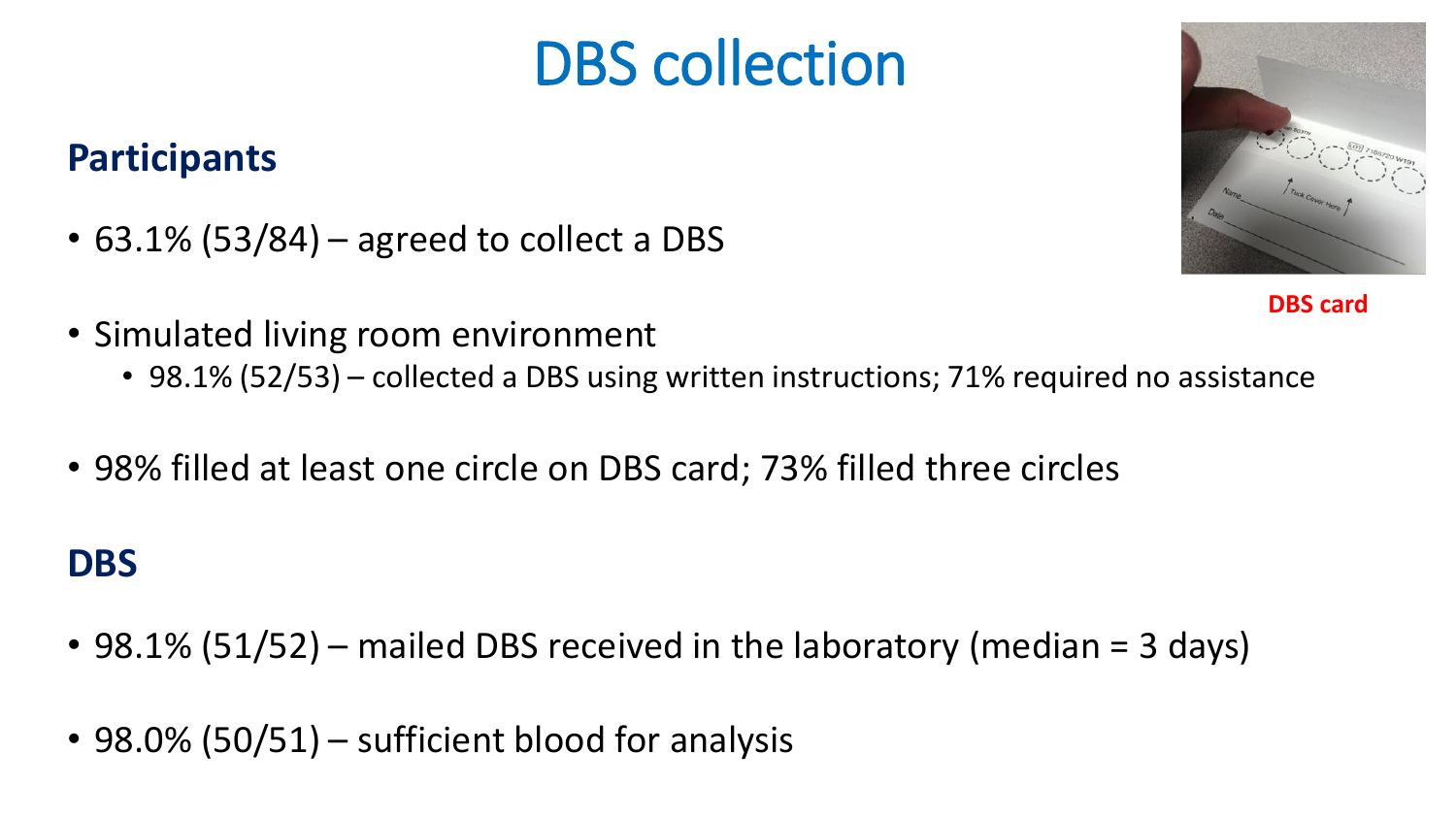# Participants demographics (N=53)

|               |               | N(%)       |
|---------------|---------------|------------|
| <b>Gender</b> |               |            |
|               | <b>Female</b> | 29 (54.7)  |
|               | <b>Male</b>   | 24 (45.3)  |
| Age           |               |            |
|               | 18-24         | 5(9.4%)    |
|               | 25-34         | 21 (39.6%) |
|               | 35-44         | 10 (18.9%) |
|               | 45-55         | 9(17.0%)   |
|               | $>55$         | 8 (15.1%)  |
| <b>Race</b>   |               |            |
|               | <b>Black</b>  | 38 (71.7)  |
|               | <b>White</b>  | 15 (28.3)  |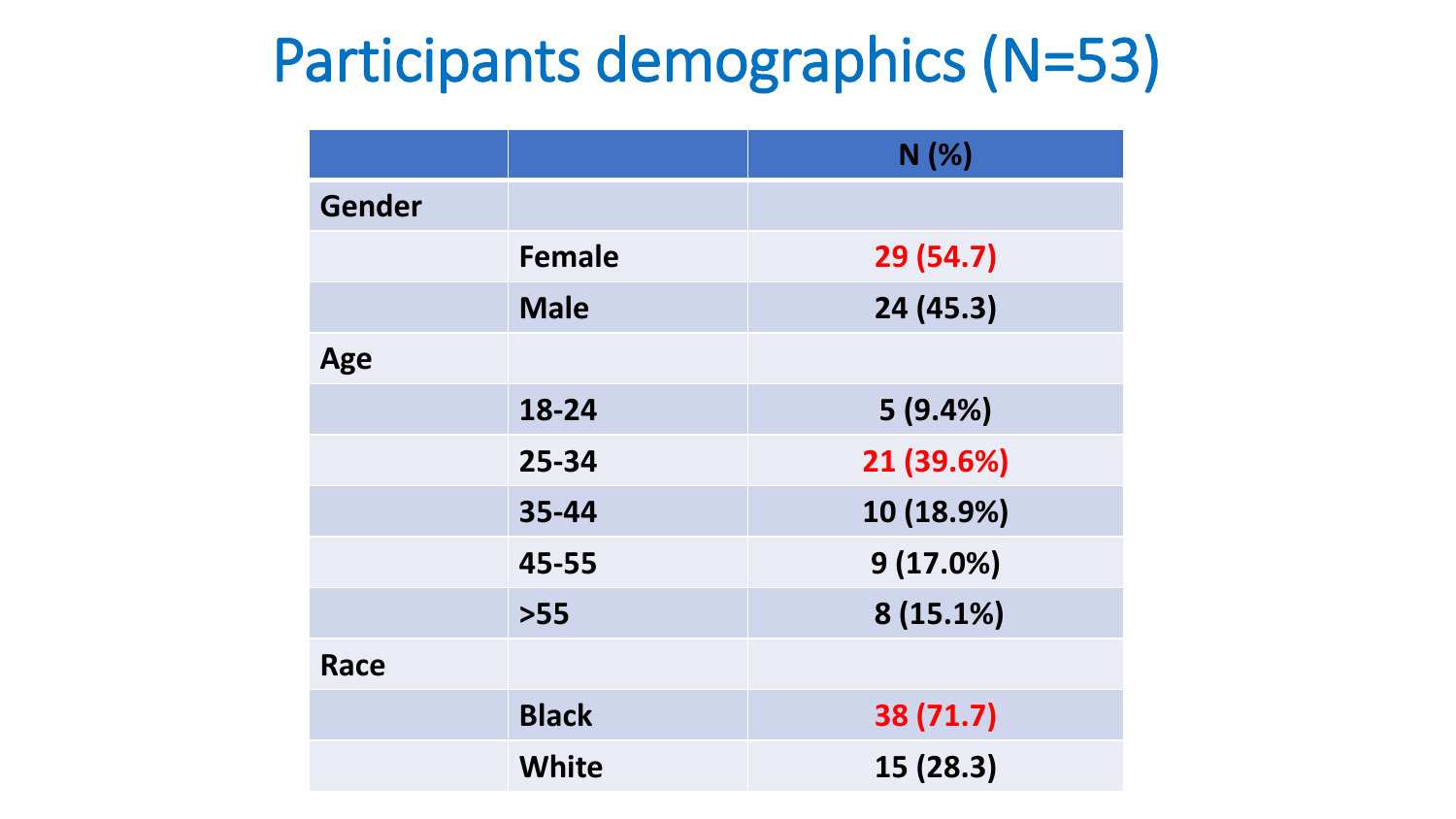## **DBS collection, transport, and testing**



**Johns Hopkins Hospital Emergency Room**

**6 mm punch (≈ 10 µL blood)**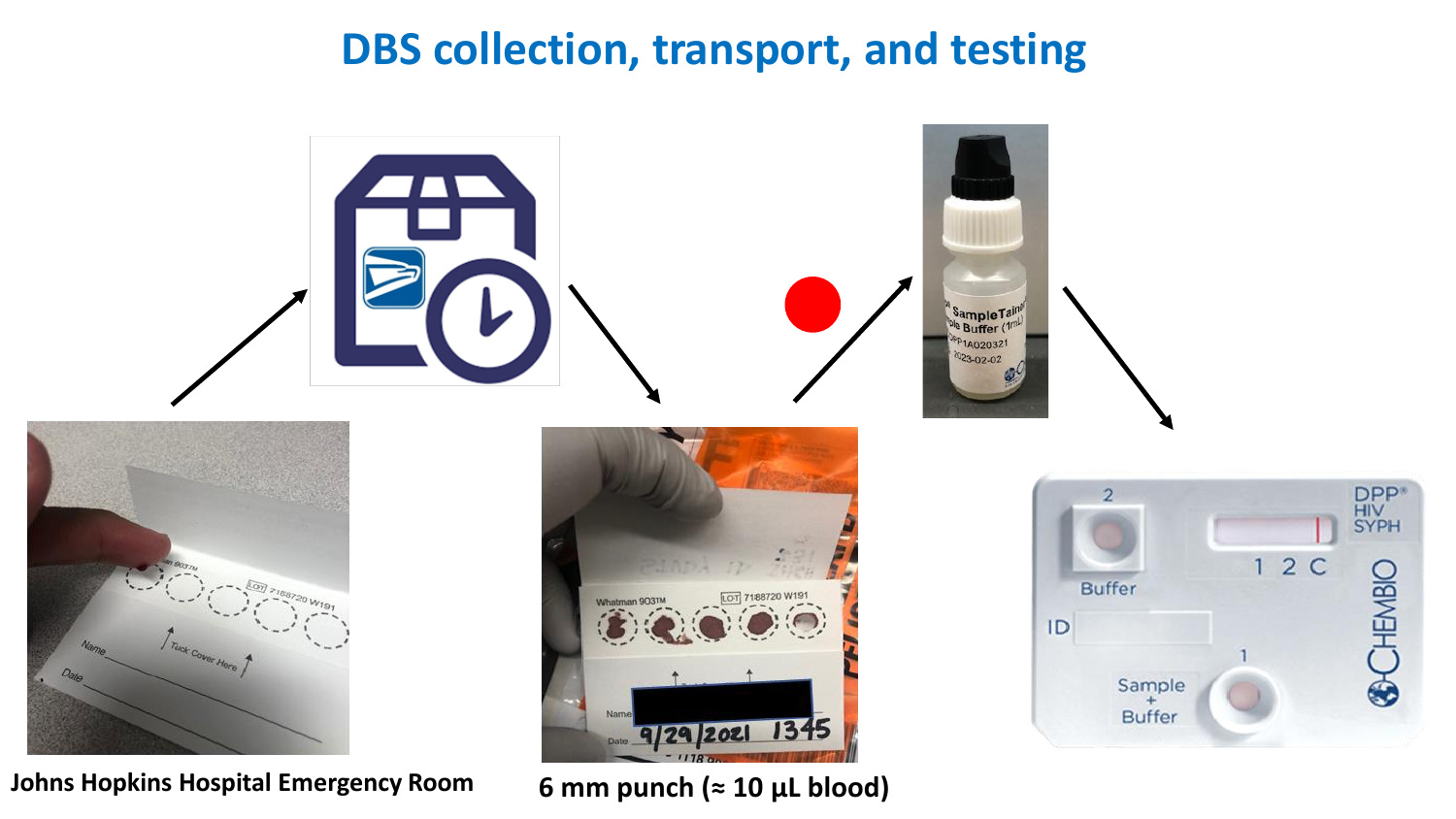# Serology and Chembio DPP results - blood

| $N = 51$ participants               | <b>Number of participants (%)</b> |
|-------------------------------------|-----------------------------------|
| <b>HIV positive</b>                 | 6(11.8)                           |
| <b>Syphilis positive</b>            | 3(5.9)                            |
| <b>HIV and Syphilis</b>             | 14(27.5)                          |
| <b>HIV and/or syphilis positive</b> | 23(45.1)                          |
| <b>HIV and syphilis negative</b>    | 28 (54.9)                         |

**100% concordance – serology and Chembio results (Emergency department)**

- **HIV+ participants – all aware of the status**
- **One new syphilis diagnosis (RPR = 1:64)**
- **Previous syphilis positive (n=16)** 
	- **14 previously treated; 1 untreated (RPR = 1:64); 1 re-infected (RPR = 1:512)**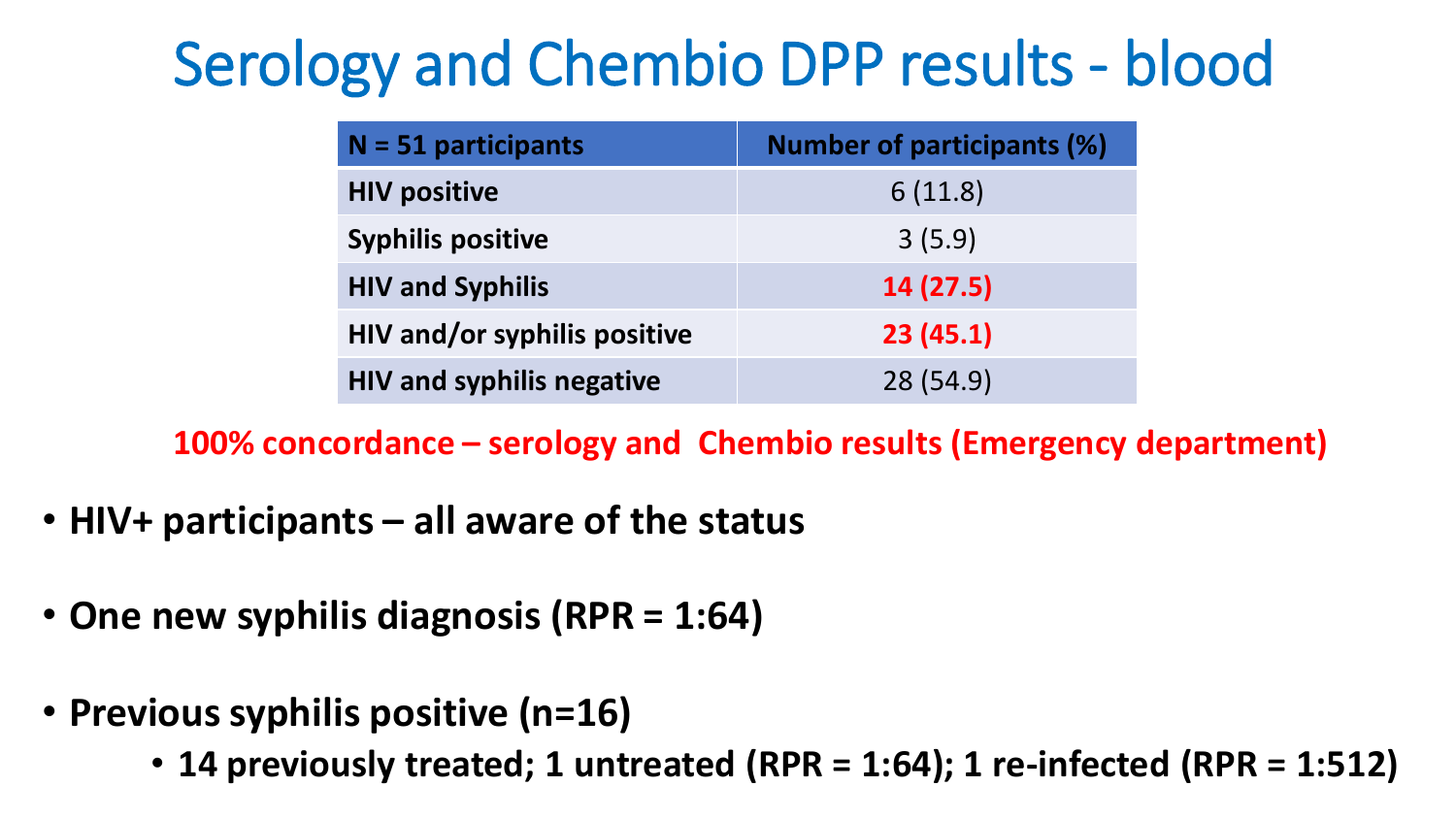# DBS performance compared to serology results

## **HIV**

- Sensitivity 100% (95% CI 83.9%-100%)
- Specificity 100% (89.0%-100%)

## **Syphilis**

- Sensitivity 94.1% (73.0%-99.0%)
- Specificity 97.1% (85.1%-99.5%)
- One false-negative DBS less than 6 mm of blood on DBS
- One false-positive DBS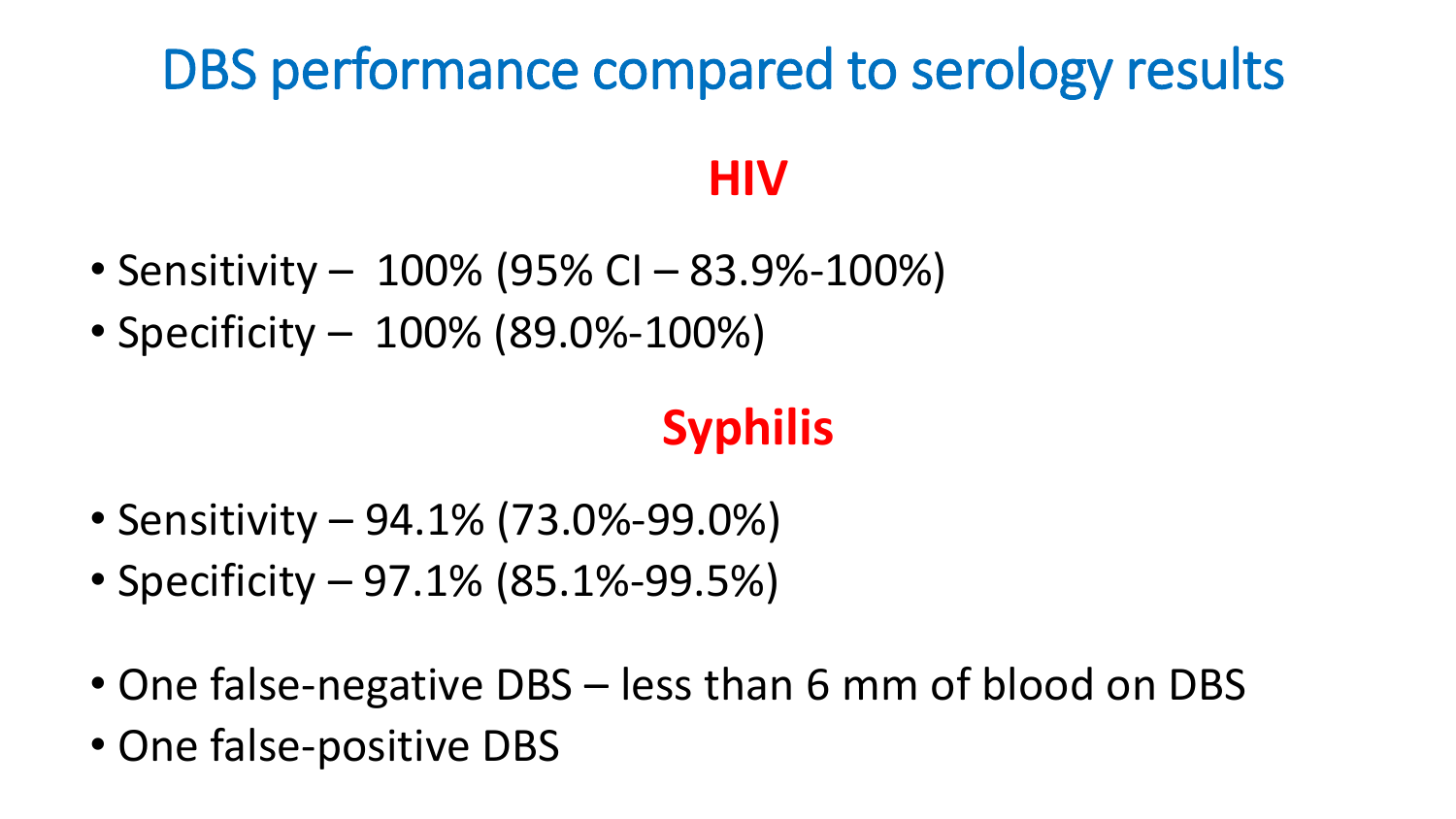# Participants' attitudes towards DBS

- **DBS survey results**
	- **95%**  somewhat to very comfortable with DBS collection procedures
	- **93%**  somewhat or very confident to collect DBS at home
	- **84% they would use home-collection of DBS** at least once every 6 months
	- **96%** they would consider using DBS to test for other bloodborne infectious diseases
	- **84%**  the availability of at-home HIV and syphilis testing is moderately important or extremely important to them
	- **93%** they **trust the result of the Chembio test using DBS.** Results "as good as standard lab tests"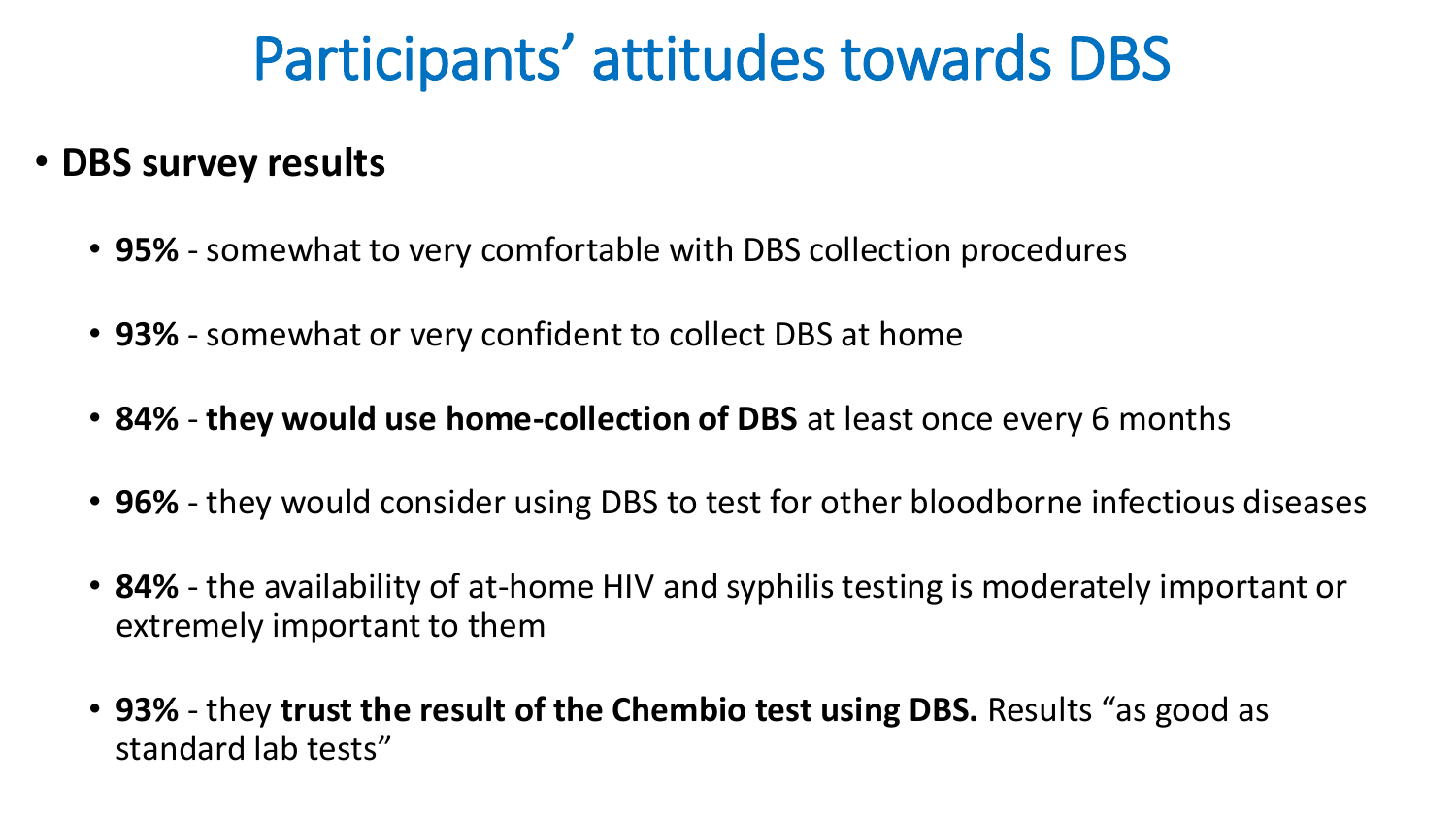# **Conclusions**

- **Mailed DBS can be used with Chembio assay**
- **Participants have favorable opinions about DBS, can collect them**
- **Mailed DBS – excellent sensitivity and specificity for detection of HIV/syphilis**
- **Mail-in of DBS and testing by a reference laboratory – suitable approach to expand testing capacity; increase patients' choices**